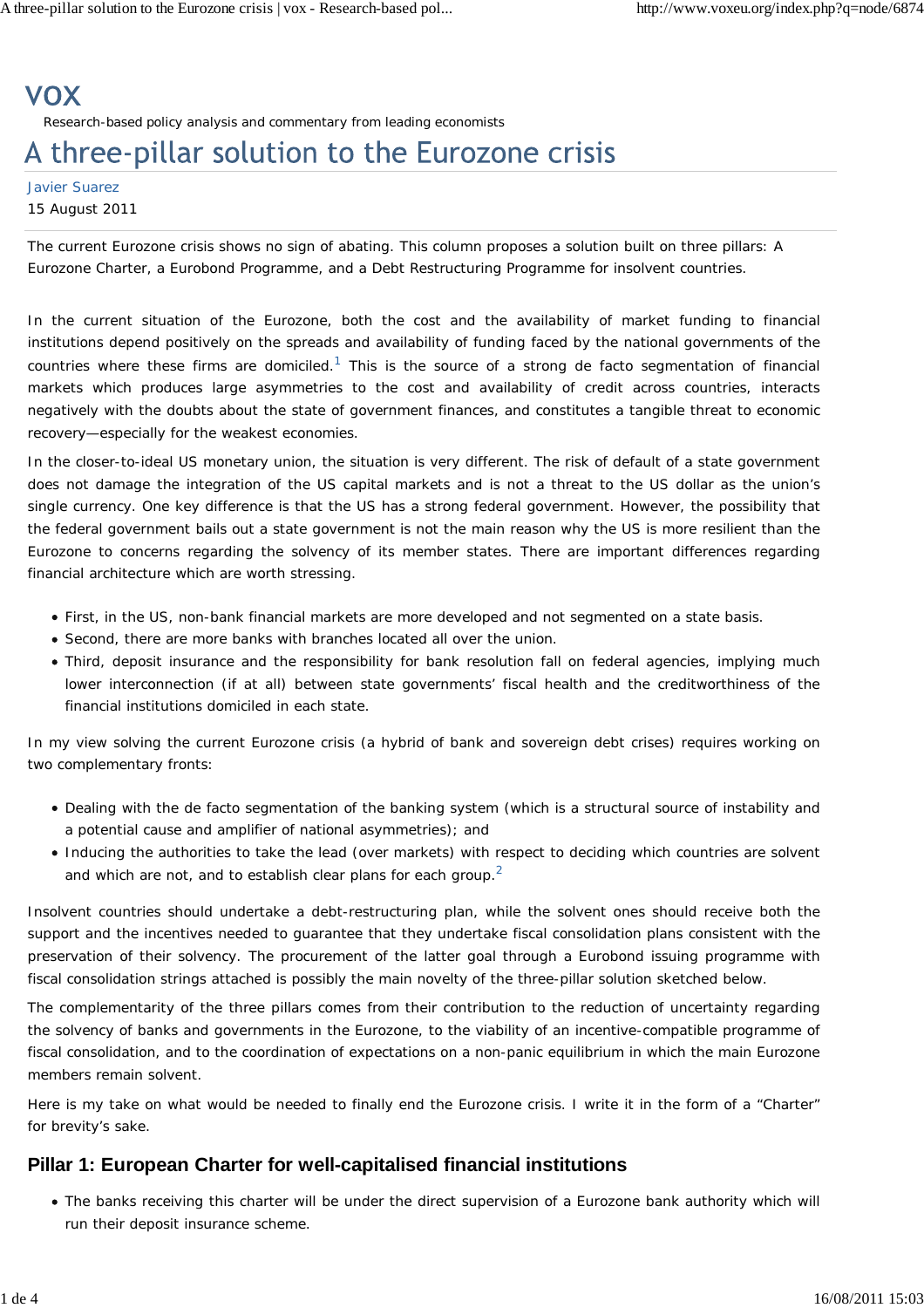The authority will be delegated all the regulatory, supervisory and resolution powers of the relevant national authorities.

This authority might act in cooperation with the existing national bank authorities in a way parallel to how the ECB acts together with the European System of Central Bank.

- The activities of this authority will count on pre- and post-funding coming from deposit insurance premia and levies on liabilities different from insured deposits charged to the banks under its jurisdiction.
- Initial, ongoing and/or contingent contributions from the national governments which will be determined by clear *ex ante* agreed burden-sharing rules based on the principle of coinsurance against potential unexpected losses.
- The authority will count on liquidity support from the ECB.

## **Pillar 2: Eurobond Programme with fiscal-consolidation strings attached**

- The programme will be joined by the Eurozone governments considered solvent when admitted to the programme.
- Member countries will be assigned a *capital key* (share of participation) while belonging to the programme that will be initially fixed and subsequently adjusted (if needed) according to some objective commonly agreed criterion.
- The programme will set an entity in charge of issuing *Eurobonds*.
- The assets of this entity will be sovereign debt of the member countries, which will be issued simultaneously and with conditions (other than their price) identical to those of the issued Eurobonds.
- Member countries respond unlimitedly and collectively to the repayment obligations associated with the outstanding Eurobonds.
- The programme will place Eurobonds in the market following the mandate of member countries insofar as they do not reach some assigned upper limit to their issuing capacity, or lose their right to further issue Eurobonds in application of the rules specified below.
- Member countries will deliver an amount of matching national bonds equivalent to the Eurobonds issued by their mandate and, in exchange, will receive the revenue raised with the issuance of the corresponding Eurobonds minus some *stabilisation-contingent fees*.
- The stabilisation-contingent fees will cover the operational costs of the programme and the charge for the estimated underlying credit risk, and will contribute to the capital and reserves of the entity running the programme.
- Once these capital and reserves exceed a sufficiently high level, the excess income or reserves will be distributed as dividends to the member countries according to their capital keys.

Accordingly, if a country such as Germany makes small or no use of its Eurobond issuing rights but other member countries do and pay fees, then Germany will be a net receiver of income from the scheme, while the most intensive users of the facility will be net contributors.

The dependence of the stabilisation-contingent fees and the upper limit to the issuing right of each member country on factors associated with its fiscal health will be instrumental to maintaining fiscal discipline while belonging to the programme. To perform this role, the fees will be structured as follows:

a) Each member country *j*=1,…*J* will be assigned a *target* fiscal consolidation path {*b*\*(*j*,*t*)} over a time horizon  $t = 1,...,T$ , where  $b^*(j,t)$  is expressed in terms of a relevant fiscal indicator (say, the ratio of primary general-government deficit to GDP or the ratio of total government debt to GDP). Simultaneously, it will be assigned a *maximum-deviation* fiscal consolidation path {*b*\*\*(*j*,*t*)}, with  $b^{**}(i, t) > b^{*}(i, t)$ , for the same horizon.

b) Issuance of Eurobonds while the current fiscal path is within target,  $b(i, t) \leq b^*(i, t)$ , will be subject to some *non-punitive fee f*(*j*,*t*) made of two parts:

The first part will be an administrative charge that could be expressed as a percentage of the market value of the Eurobonds issued by mandate of country *j* at time *t*.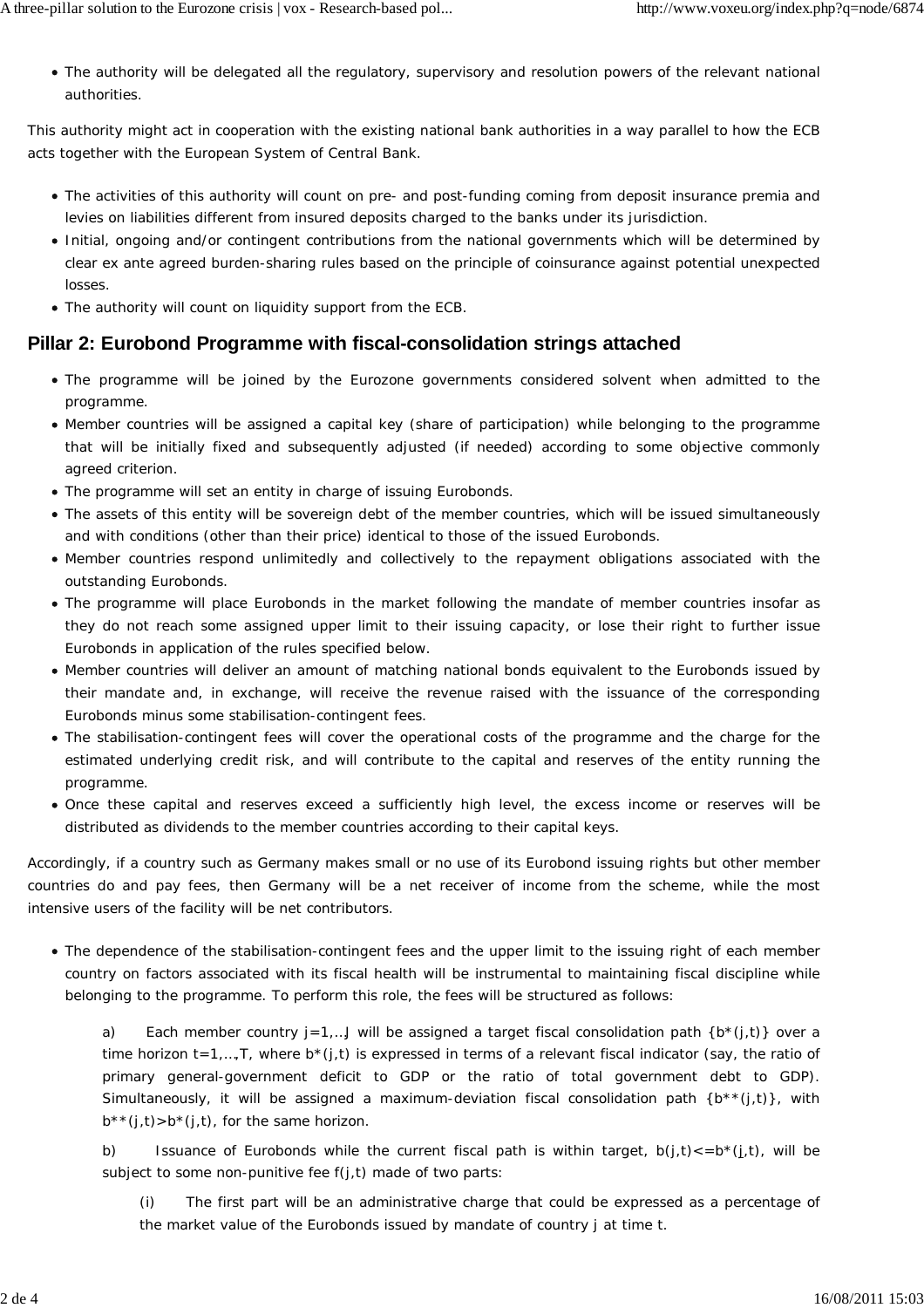(ii) The second part will be expressed as a fraction (e.g. 50%) of the difference between the market value of the Eurobonds issued by mandate of country *j* at time *t* and the estimated market value of the matching sovereign debt that the country places with the programme.

c) All members of the programme exercising their right to issue Eurobonds will issue a minimal fraction of their sovereign debt directly in the markets so that actual prices may be used for the estimation of the market value of the sovereign debt placed with the programme.

d) For  $b^*(j,t) < b(j,t) < = b^{**}(j,t)$ , Eurobond issuance will be subject to a *punitive fee p(j,t)*  $>f(j,t)$ which will be increasing in the deviation of  $b(j, t)$  with respect to the target  $b^*(j, t)$ . The punitive fee will also be structured in two parts. Its dependence on the deviation  $b(i, t)$ - $b<sup>*</sup>(i, t)$  can be achieved by making the second part equal to a *variable* fraction of the difference between the market value of the issued Eurobonds and the estimated market value of the matching sovereign debt. Such fraction will be increasing in  $b(j, t)$ - $b^*(j, t)$ .

e) For  $b(i,t) > b^**(i,t)$ , country *j* will no longer be entitled to issue bonds under the auspicies of the programme. The details of the programme should be such that under most imaginable circumstances no country belonging to the programme reaches the bound  $b^{**}(j,t)$ . The idea is that accidental deviations from the target *b*\*(*j,t*) (say, due to the unexpected arrival of a recession) may force a country to stay in the punitive region for a while but the programme will provide all the incentives for the country to quickly return to its targeted fiscal adjustment.

f) If, however unlikely, circumstances lead a country to exceed  $b^**(i,t)$ , the country may regain the right to issue bonds under the auspicies of the programme (perhaps after an established punishment period) if its solvency gets restored. At that point the country will be assigned some new target and maximum-deviation fiscal consolidation paths.

The key elements of the Eurobond Programme should be designed with the main aim of anchoring expectations to a credible, incentive-compatible path of fiscal consolidation for each of its members:

a) Each country's fiscal consolidation path, crucially described by the initial values and revisions over subsequent time horizons of  $b^*(j,t)$  and  $b^{**}(j,t)$ , should be specified in coordination with the European institutions currently in charge of coordinating developments in the fiscal area. A goal will be to achieve compliance with the Stability and Growth Pact.

b) The non-punitive contingent-stabilisation fee *f*(*j,t*) should be such that the cost of funding under the Eurobond programme is comparable to what the cost of funding would be under no-panic market conditions in a context in which the target consolidation path is met and the corresponding country is expected to remain solvent in the medium and long terms.

c) The punitive fee *p*(*j,t*) should encourage country *j* not to exceed its target fiscal consolidation path but, if such an undesirable event happens, the fee should still be compatible with a return to the target path (i.e., should entail better financing conditions than under exaggerated default expectations with a self-fulfilling potential).

d) The maximum-deviation consolidation path should be designed striking a balance between (i) allowing for some flexibility vis-à-vis shocks that may entail a sudden deterioration of fiscal health and (ii) protecting other programme members from the possibility that a non-complying member misbehaves, hits the boundary, loses its right to issue Eurobonds, and, in a worst-case scenario, ends up defaulting.

The ECB will have the power to conduct transactions directed to support the prices of Eurobonds if they were subject to speculative attacks.

#### **Pillar 3: Debt Restructuring Programme for insolvent countries**

- The Debt Restructuring Programme is intended for selected countries whose current fiscal position is already too negative for inclusion in the Eurobond Programme.
- Part of the sovereign debt of these countries will be restructured or written-off, in principle at the cost of the